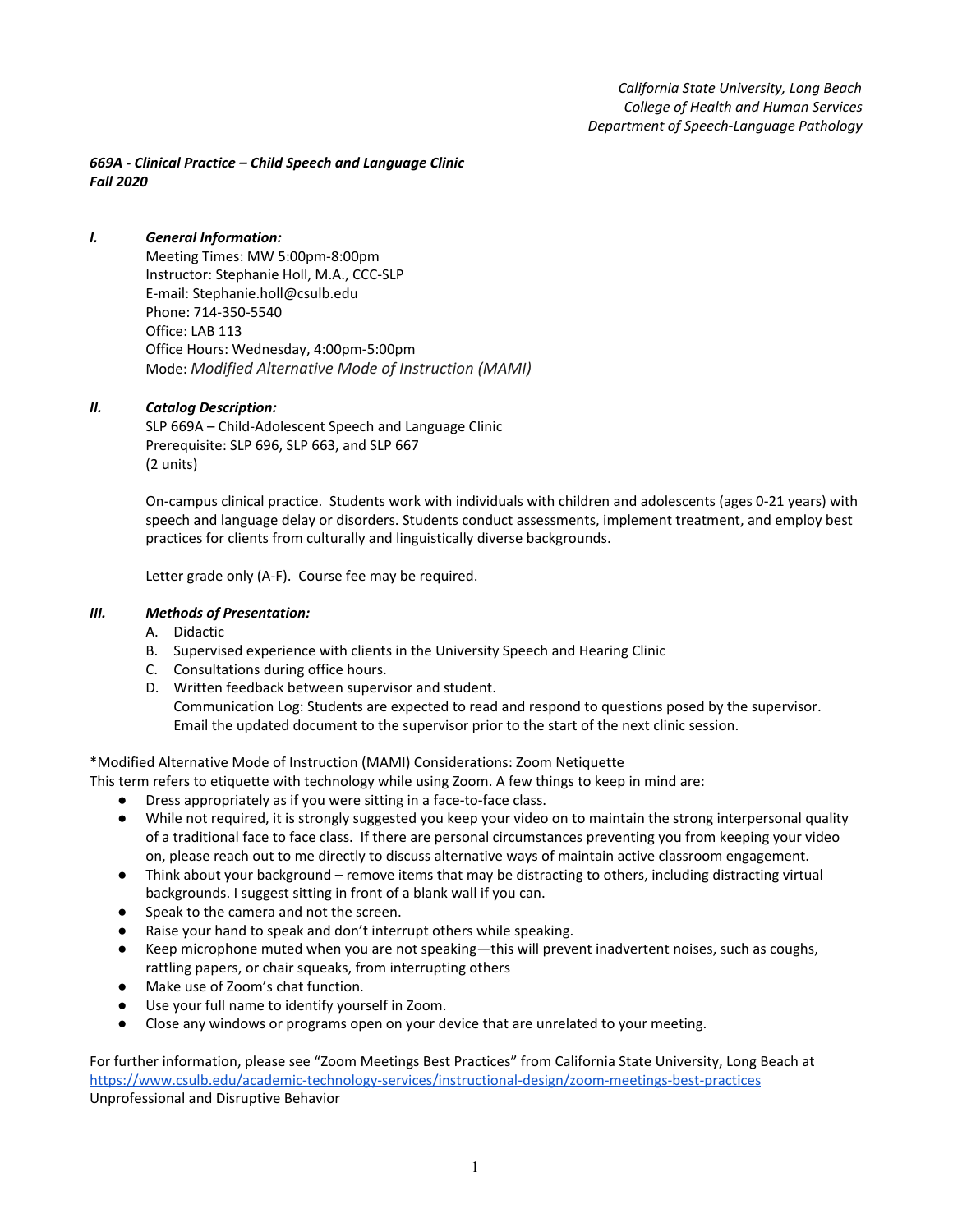It is important to foster a climate of civility in the classroom where all are treated with dignity and respect. Therefore, students engaging in disruptive or disrespectful behavior in class will be counseled about this behavior. If the disruptive or disrespectful behavior continues, additional disciplinary actions may be taken. Social Media Policy

Social media is an umbrella term that encompasses the various activities that integrate technology, social interaction, and content creation. Social media includes technology (computers, phones, tablets) and is used in various forms (blogs, wikis, photo and video sharing, podcasts, social networking, mashups, virtual worlds, etc.). Means of accessing social media may include applications (Facebook, Instagram, Twitter, Skype, Snap Chat, YouTube, etc.). These devices and applications are subject to having content transmitted to others, with or without consent from the original author.

- All students are expected to follow the CSULB Social Media Guideline [http://www.csulb.edu/sites/default/files/groups/marketing-communications/accessibleversionfinalapril2018-jm](http://www.csulb.edu/sites/default/files/groups/marketing-communications/accessibleversionfinalapril2018-jmp.pdf) [p.pdf](http://www.csulb.edu/sites/default/files/groups/marketing-communications/accessibleversionfinalapril2018-jmp.pdf)
- Per the Health Insurance Portability and Accountability Act of 1996 (HIPAA) regulations<https://www.hhs.gov/hipaa/for->professionals/privacy/special-topics/de-identification/index.html, no information, pictures, videos or descriptions of clients/families can be posted on social media sites. Please see the full HIPAA policy in the Clinical Practicum Handbook. Violation of HIPAA regulations may result in disciplinary action being taken by the University against the student. The SLP Department takes all violations of HIPAA regulations and the Social Media Policy seriously. Sanctions imposed on violators vary with the seriousness of the violation, ranging from a written reprimand, to dismissal from the graduate program.
- Students should use caution and good judgment when posting information to electronic communications and social networking sites, both personal and those that are related to the CSULB and/or the Department of Speech-Language Pathology.

Students should follow the criteria below:

- No posting, photos, or recordings are allowed during class or clinical experience except when approved by the faculty member or supervisor responsible for the learning experience. Under no circumstances will a client be photographed without a signed photo release from that individual. Students and faculty should obtain verbal permission from friends or colleagues before posting on social media.
- Using social media for sharing of class material with anyone who is not enrolled in the course and sharing of academic assessment material (e.g. tests) without express permission from the instructor is explicitly prohibited.
- Careful consideration should be given to any posting on social networks. Students create personal public images with these posts. However, they also represent the SLP Department, CSULB, and the field of speech-language pathology.
- Students should carefully consider the way they describe the program, clinical assignments, and professional experiences. Respectfulness and professionalism are expected. Use of social media that results or could result in individual or group harm, physical or emotional (e.g., damage to an individual's personal or public reputation or harassment resulting in personal or public humiliation of others), will not be tolerated.

Violations of these professional behavior standards will result in the following tiered consequences

- First occurrence: Student receives a verbal and written warning which is placed in the student's file. The student must meet with the graduate program coordinator.
- Second occurrence: Student will be reported to the College and University. Consequences of violations will be determined by the Department, College, and University after a full investigation.

# *IV. Methods of Evaluation/Course Grade Assignment:*

Each student will be evaluated based on his/her demonstration of specific Oral Language, Written Language, Evaluation, Intervention and Interpersonal & Social Qualities skills as as specified by the requirements for the ASHA CCC: *Standards IV-B and IV-G*.

Students will be given feedback verbally and in writing throughout the semester, including written feedback specific to clinic reports and individual clinic sessions.

In addition, each student's performance will be evaluated in more detail during a Mid-Term and Final Clinic Evaluation. The student's clinical competency level to date across each skill will be rated on a 4.0 scale. A cumulative average will be obtained. The student will also be given feedback about his/her clinical strengths and several potential areas for improvement. The ratings will be noted on CALIPSO. **Please note that behaviors such as coming to clinic unprepared, failure to follow clinic or course policies/requirements or inappropriate or**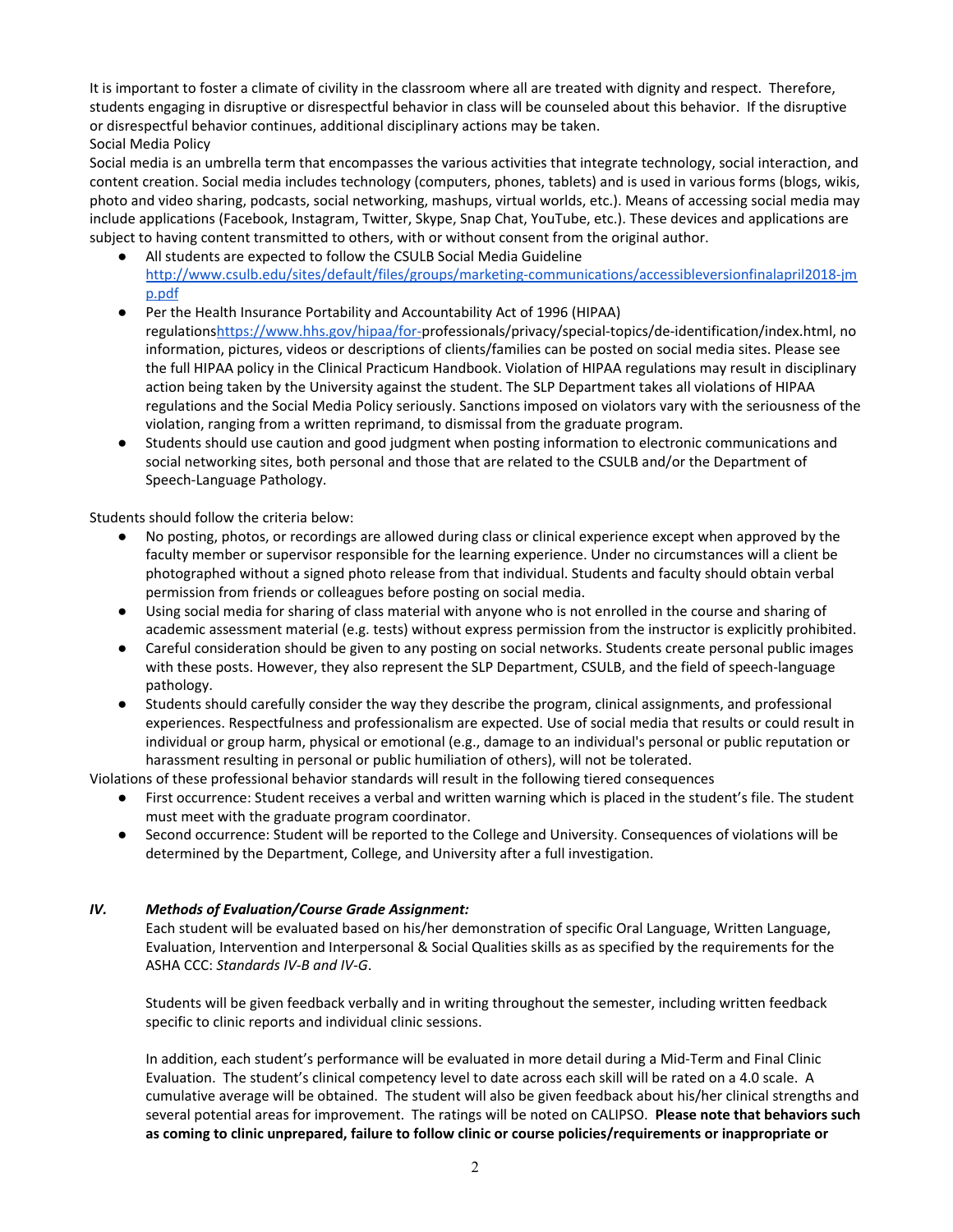**unprofessional conduct will significantly impact clinical skills evaluation.** The following is a description of the behavioral correlates as they apply to the 4.0 rating scale utilized during assessment. The ratings will be given based on four factors: accuracy, consistency, independence, and level of supervisory guidance.

### **Independent**: 4.0 – 3.7 points

Skill demonstration meets standards and student is independent in performance of a desired skill. Student demonstrates clear and consistent knowledge and demonstration of a desired skill. Minimal-to-no assistance from the instructor is required. Interactions with the instructor relative to this skill are collaborative only, without direct instructor assistance/guidance required.

### **Adequate with Support:** 3.6 – 3.0 points

Skill demonstration approaches standard and is adequate with instructor support. Student evidences knowledge of and *consistent* demonstration of a desired skills, but independence without instructor assistance/guidance is not evident. Intermittent assistance/guidance from the instructor is required.

### **Emerging:** 2.9 – 2.0 points

Skill development is emerging. Student evidences *some* knowledge of and *intermittent* ability to demonstrate a desired skill; however, consistent demonstration and clear knowledge is not evident. Additional instruction/guidance from the instructor is required. 1:1 demonstration from the instructor is not required.

### **Minimal** 1.9 – 1.5 points

Skill development is minimal. Student attempts stated requirement(s), but student demonstrates minimal knowledge of –or- ability to demonstrate a desired skill. Student requires consistent instructor assistance/guidance AND 1:1 demonstration from the instructor in skill development; student successfully duplicates supervisor's demonstrated skills in clinical sessions.

### **Not Begun:** 1.5 - 1 points

Skill development has not begun. Student attempts stated requirement(s), but student demonstrates significant gaps in knowledge of –or- significant difficulty demonstrating a desired skill. Student requires consistent instructor assistance/guidance AND 1:1 demonstration from the instructor in skill development; student does not duplicate supervisor's demonstrated skills in clinical sessions.

|  |  | Each student's final course grade will be based on the following 6 areas, with a total of 100% points possible: |
|--|--|-----------------------------------------------------------------------------------------------------------------|
|--|--|-----------------------------------------------------------------------------------------------------------------|

| <b>Targeted Skill</b>                                                          | <b>Assignment</b>                            | Weight |
|--------------------------------------------------------------------------------|----------------------------------------------|--------|
|                                                                                | Assessment Reports (20%)                     | 40%    |
|                                                                                | Therapy Plans (5%)                           |        |
| <b>Writing Skills</b>                                                          | Progress Reports (10%)                       |        |
|                                                                                | SOAPR (5%)                                   |        |
| <b>Evaluation Skills</b>                                                       | CALIPSO sub score                            | 10%    |
| <b>Intervention Skills</b>                                                     | CALIPSO sub score                            | 25%    |
| <b>Professional Practice,</b><br>Interaction, and<br><b>Personal Qualities</b> | CALIPSO sub score                            | 5%     |
| <b>Clinical Regulations</b>                                                    | HIPAA (2.5%)                                 | 5%     |
|                                                                                | Sanitizing room and supplies (2.5%)          |        |
| <b>Clinic Assignments</b>                                                      | Article Presentation (10%)                   | 15%    |
|                                                                                | Participation in Beachboard Writings<br>(5%) |        |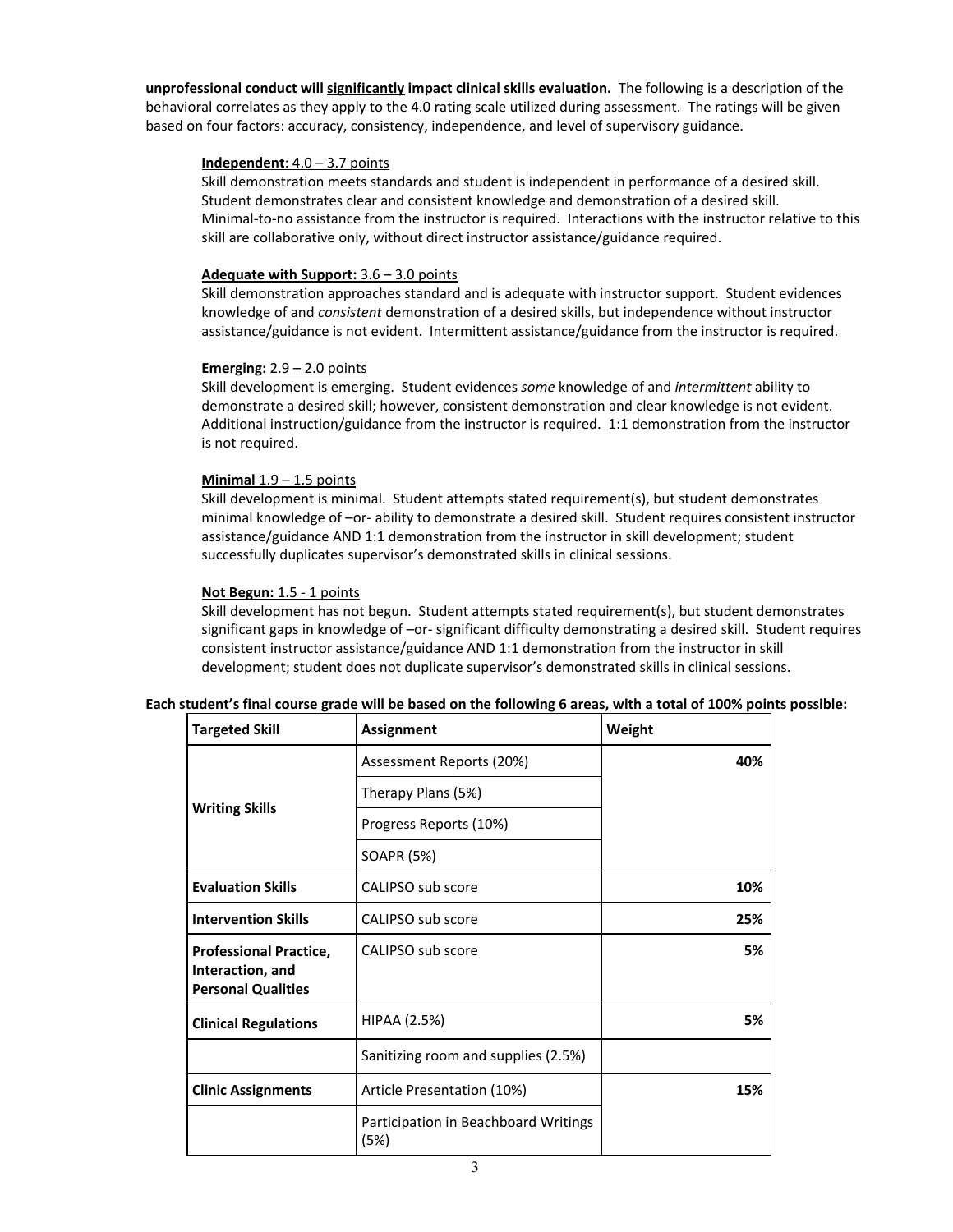Careful detail should be paid to both the form and content of all written material as these account for a large portion of your final grade. Examples of report format will be provided and discussed in class. Please take careful notes during these discussions and ask questions when you are unclear about written report format or content. **Grades for written assignments (Assessment reports, therapy plans, progress reports) will be given** based on the first report submitted. Grades may be adjusted depending on the quality of the second report. Grades for SOAPRs will be given at the end of the semester. The grade will be assigned based on the student's **responsiveness to comments and/or edits and the quality of clinical writing demonstrated throughout the entire semester. Refer to the rubrics for further detail.**

Grades are assigned based on a straight point scale, given the following percentages:

**A = 100 - 90% B = 89.9 - 80% C = 79.9 - 70% D = 69.9 - 60% F = below 59.9%**

## *V. Expected Outcomes:*

This course is designed to provide instruction and supervised clinical experience in the evaluation and rehabilitation of adults with speech, cognitive, or linguistic disorders. Clinical experience/instruction will encompass clinical assessment, therapy planning, goal setting, implementation of intervention goals (including an emphasis on behavior modification), report writing, record keeping, maintenance of clinical records and client and family education.

### ASHA/CAA Student Learning Outcome Assessment Matrix

This course addresses the following ASHA/CAA competencies, measured using the assessments indicated below.

|              | 3.1.1 B - Professional Practice Competencies                                                                                                                               |                             |                          | <b>Assessments</b>        |                                         |                          |
|--------------|----------------------------------------------------------------------------------------------------------------------------------------------------------------------------|-----------------------------|--------------------------|---------------------------|-----------------------------------------|--------------------------|
|              |                                                                                                                                                                            | <b>Assessment</b><br>Report | <b>Treatment</b><br>Plan | <b>Progress</b><br>Report | SOAPRs /<br><b>Sessions</b>             | <b>Didactic</b><br>& Log |
|              | Accountability: The student will                                                                                                                                           |                             |                          |                           |                                         |                          |
| A            | Practice in a manner that is consistent with the<br>professional code of ethics and the scope of practice<br>documents for the profession of speech-language<br>pathology. | x                           | X                        | x                         | x                                       | x                        |
| <sub>B</sub> | Adhere to federal, state, and institutional regulations and<br>policies that are related to services provided by<br>speech-language pathologists.                          | x                           | X                        | x                         | x                                       | x                        |
| E            | Evaluate the effects of his or her actions and makes<br>changes accordingly.                                                                                               |                             |                          | x                         | x                                       | x                        |
| G            | Describe how to work on interprofessional teams to<br>maintain a climate of mutual respect and shared values.                                                              |                             |                          |                           | x                                       | x                        |
|              |                                                                                                                                                                            | <b>Assessment</b><br>Report | <b>Treatment</b><br>Plan | <b>Progress</b><br>Report | SOAPR <sub>s</sub> /<br><b>Sessions</b> | <b>Didactic</b><br>& Log |
|              | Integrity: The student will                                                                                                                                                |                             |                          |                           |                                         |                          |
| A            | Use the highest level of clinical integrity with each<br>individual served, family members, caregivers, other                                                              | x                           | X                        | x                         | x                                       | x                        |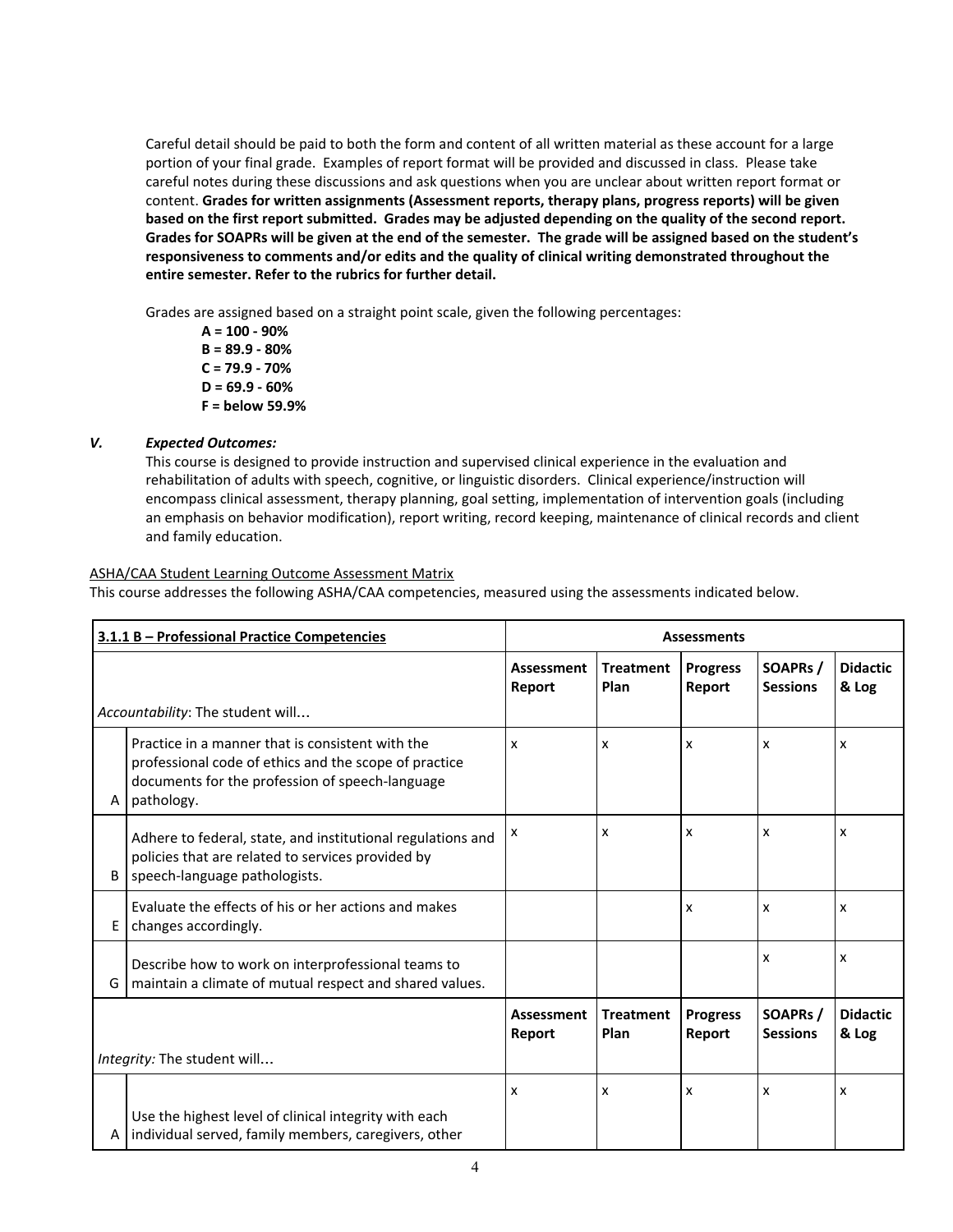|   | service providers, students, other consumers, and payers;<br>and                                                                                                                                                                                                                                          |                             |                          |                           |                            |                          |
|---|-----------------------------------------------------------------------------------------------------------------------------------------------------------------------------------------------------------------------------------------------------------------------------------------------------------|-----------------------------|--------------------------|---------------------------|----------------------------|--------------------------|
| B | Use best professional practices related to maintenance of<br>confidentiality for all individuals in accordance with<br>HIPAA and FERPA requirements.                                                                                                                                                      | х                           | X                        | X                         | X                          | x                        |
|   |                                                                                                                                                                                                                                                                                                           | <b>Assessment</b><br>Report | <b>Treatment</b><br>Plan | <b>Progress</b><br>Report | SOAPRs/<br><b>Sessions</b> | <b>Didactic</b><br>& Log |
|   | Effective Communication Skills: The student will                                                                                                                                                                                                                                                          |                             |                          |                           |                            |                          |
| A | Use all forms of expressive communication-including<br>written, spoken, and nonverbal communication-with<br>individuals served, family members, caregivers, and any<br>others involved in the interaction to ensure the highest<br>quality of care that is delivered in a culturally competent<br>manner. | x                           | x                        | x                         | x                          |                          |
| B | Communicate-with patients, families, communities, and<br>interprofessional team colleagues and other professionals<br>caring for individuals in a responsive and responsible<br>manner that supports a team approach to maximize care<br>outcomes.                                                        |                             |                          |                           | x                          | x                        |
|   |                                                                                                                                                                                                                                                                                                           | <b>Assessment</b><br>Report | <b>Treatment</b><br>Plan | <b>Progress</b><br>Report | SOAPRs/<br><b>Sessions</b> | <b>Didactic</b><br>& Log |
|   | Clinical Reasoning: The student will                                                                                                                                                                                                                                                                      |                             |                          |                           |                            |                          |
| A | Use valid scientific and clinical evidence in<br>decision-making regarding assessment and intervention.                                                                                                                                                                                                   | x                           | x                        |                           | x                          | x                        |
| B | Apply current knowledge, theory, and sound professional<br>judgment in approaches to intervention and management<br>of individuals served.                                                                                                                                                                |                             | x                        |                           | x                          | x                        |
| C | Use clinical judgment and self-reflection to enhance<br>clinical reasoning.                                                                                                                                                                                                                               |                             |                          |                           | x                          | x                        |
|   | Evidence-Based Practice: The student will                                                                                                                                                                                                                                                                 | <b>Assessment</b><br>Report | <b>Treatment</b><br>Plan | <b>Progress</b><br>Report | SOAPRs/<br><b>Sessions</b> | <b>Didactic</b><br>& Log |
| Α | Access sources of information to support clinical decisions<br>regarding assessment and intervention/management,                                                                                                                                                                                          |                             |                          |                           | x                          | x                        |
| B | Critically evaluate information sources and applies that<br>information to appropriate population                                                                                                                                                                                                         |                             | x                        |                           | x                          | x                        |
| C | Integrate evidence in provision of speech-language<br>pathology services.                                                                                                                                                                                                                                 |                             | x                        |                           | x                          | x                        |
|   |                                                                                                                                                                                                                                                                                                           | <b>Assessment</b><br>Report | <b>Treatment</b><br>Plan | <b>Progress</b><br>Report | SOAPRs/<br><b>Sessions</b> | <b>Didactic</b><br>& Log |
|   | Concern for Individuals Served: The student will                                                                                                                                                                                                                                                          |                             |                          |                           |                            |                          |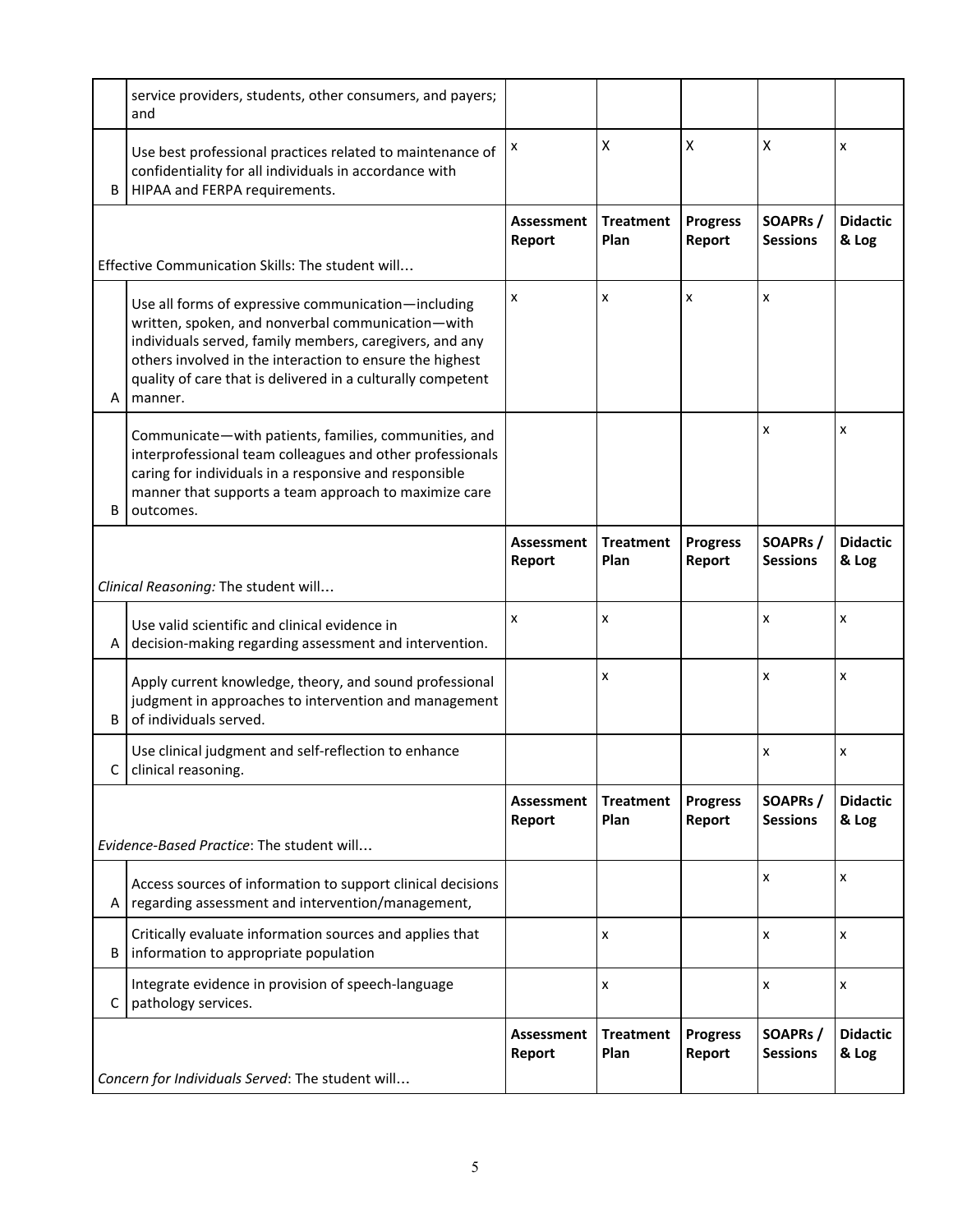| A            | Show evidence of care, compassion, and appropriate<br>empathy during interactions with each individual served,<br>family members, caregivers, and any others involved in<br>care; and                                                                                                                        |                             |                          |                           | x                           |                          |
|--------------|--------------------------------------------------------------------------------------------------------------------------------------------------------------------------------------------------------------------------------------------------------------------------------------------------------------|-----------------------------|--------------------------|---------------------------|-----------------------------|--------------------------|
| B            | Encourage active involvement of the individual served in<br>his or her own care.                                                                                                                                                                                                                             |                             | x                        | x                         | x                           |                          |
|              |                                                                                                                                                                                                                                                                                                              | <b>Assessment</b><br>Report | <b>Treatment</b><br>Plan | <b>Progress</b><br>Report | SOAPRs /<br><b>Sessions</b> | <b>Didactic</b><br>& Log |
|              | Cultural Competence: The student will                                                                                                                                                                                                                                                                        |                             |                          |                           |                             |                          |
| A            | Evaluate the impact of his or her own set of cultural and<br>linguistic variables on delivery of effective care. These<br>include, but are not limited to, variables such as age,<br>ethnicity, linguistic background, national origin, race,<br>religion, gender, and sexual orientation.                   |                             |                          |                           |                             | x                        |
| <sub>B</sub> | Identify the impact of the cultural and linguistic variables<br>of the individuals served on delivery of care. These<br>include but are not limited to variables such as age,<br>ethnicity, linguistic background, national origin, race,<br>religion, gender, and sexual orientation.                       | х                           | x                        |                           |                             | x                        |
| $\mathsf{C}$ | Analyze the interaction of cultural and linguistic variables<br>between the caregivers and the individuals served in<br>order to maximize service delivery.                                                                                                                                                  | x                           |                          |                           | x                           | x                        |
| D            | Identify the characteristics of the individuals served (e.g.,<br>age, demographics, cultural and linguistic diversity,<br>educational history and status, medical history and status,<br>cognitive status, and physical and sensory abilities) and<br>how these characteristics relate to clinical services. | x                           |                          |                           | x                           | x                        |
|              |                                                                                                                                                                                                                                                                                                              | <b>Assessment</b><br>Report | <b>Treatment</b><br>Plan | <b>Progress</b><br>Report | SOAPRs/<br><b>Sessions</b>  | <b>Didactic</b><br>& Log |
|              | Professional Duty: The student will                                                                                                                                                                                                                                                                          |                             |                          |                           |                             |                          |
| Α            | Engage in self-assessment to improve his or her<br>effectiveness in the delivery of services.                                                                                                                                                                                                                |                             |                          |                           | x                           | x                        |
| с            | Discuss the role of clinical teaching and clinical modeling<br>as well as supervision of students and other support<br>personnel.                                                                                                                                                                            |                             |                          |                           | x                           | x                        |
| D            | Summarize the roles and importance of interdisciplinary/<br>interprofessional assessment and intervention and be<br>able to interact and coordinate care effectively with other<br>disciplines and community resources.                                                                                      |                             |                          |                           | x                           | x                        |
| E            | Restate and practice the principles of universal<br>precautions to prevent the spread of infectious and<br>contagious diseases.                                                                                                                                                                              |                             |                          |                           | x                           | x                        |
| F            | Identify and use the knowledge of one's own role and<br>those of other professions to appropriately assess and<br>address the needs of the individuals and populations<br>served.                                                                                                                            | X                           | x                        |                           | x                           | x                        |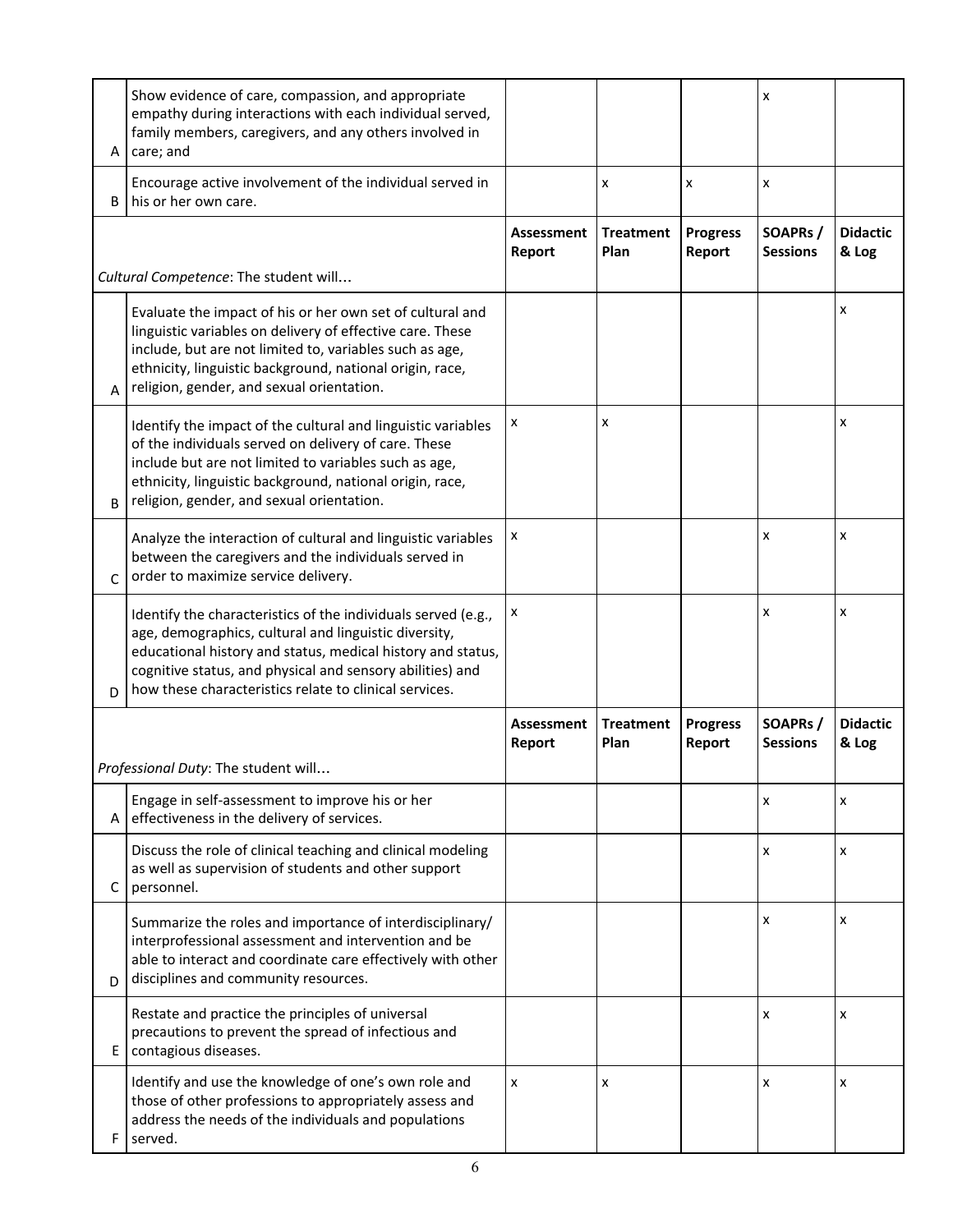|                                                                                            |                                                                                                                                                                                              | <b>Assessment</b><br>Report | <b>Treatment</b><br>Plan | <b>Progress</b><br>Report | SOAPRs /<br><b>Sessions</b> | <b>Didactic</b><br>& Log |
|--------------------------------------------------------------------------------------------|----------------------------------------------------------------------------------------------------------------------------------------------------------------------------------------------|-----------------------------|--------------------------|---------------------------|-----------------------------|--------------------------|
|                                                                                            | Collaborative Practice: The student will                                                                                                                                                     |                             |                          |                           |                             |                          |
| A                                                                                          | Apply values and principles of interprofessional team<br>dynamics.                                                                                                                           |                             |                          |                           | x                           | x                        |
| B                                                                                          | perform effectively in different interprofessional team<br>roles to plan and deliver care centered on the individual<br>served that is safe, timely, efficient, effective, and<br>equitable. |                             |                          |                           | x                           | x                        |
|                                                                                            | 3.1.3 B Identification and Prevention of Speech, Language,<br>and Swallowing Disorders and Differences                                                                                       | <b>Assessment</b><br>Report | <b>Treatment</b><br>Plan | <b>Progress</b><br>Report | SOAPRs /<br><b>Sessions</b> | <b>Didactic</b><br>& Log |
| А                                                                                          | Design, implement, and self-evaluate identification and<br>prevention of communication and swallowing<br>differences with individuals across the lifespan.                                   | x                           |                          | x                         |                             | x                        |
| 3.1.4 B Evaluation of Speech, Language, and Swallowing<br><b>Disorders and Differences</b> |                                                                                                                                                                                              | <b>Assessment</b><br>Report | <b>Treatment</b><br>Plan | <b>Progress</b><br>Report | SOAPRs/<br><b>Sessions</b>  | <b>Didactic</b><br>& Log |
| Α                                                                                          | Design, implement, and self-evaluate <b>assessment</b> for<br>communication and swallowing differences with<br>individuals across the lifespan                                               | X                           |                          | x                         |                             | x                        |
|                                                                                            | 3.1.5 B Intervention to Minimize the Effects of Changes in the<br>Speech, Language, and Swallowing Mechanisms                                                                                | <b>Assessment</b><br>Report | <b>Treatment</b><br>Plan | <b>Progress</b><br>Report | SOAPRs /<br><b>Sessions</b> | <b>Didactic</b><br>& Log |
| A                                                                                          | Design, implement, and self-evaluate <b>intervention</b> for<br>communication and swallowing differences with<br>individuals across the lifespan                                             |                             | X                        |                           | x                           | x                        |
|                                                                                            | 3.1.6 B General Knowledge and Skills Applicable to<br><b>Professional Practice</b>                                                                                                           | <b>Assessment</b><br>Report | <b>Treatment</b><br>Plan | <b>Progress</b><br>Report | SOAPRs /<br><b>Sessions</b> | <b>Didactic</b><br>& Log |
| Α                                                                                          | Demonstrate <b>ethical conduct</b> in the provision of clinical<br>services for communication and swallowing differences<br>with individuals across the lifespan                             |                             |                          |                           | X                           |                          |
| B                                                                                          | Demonstrate professionalism and professional<br>behavior in the provision of clinical services for<br>communication and swallowing differences, including<br>counseling and collaboration    |                             |                          |                           | x                           | x                        |

# *VI. Course Policies/Requirements:*

# **Clinic Regulations**

Students are responsible for reading the Clinic Handbook and adhering to all University and Departmental Clinic Instructions/Protocols. This includes but is not limited to obtaining a signed video or research release, generating and maintaining client files throughout the course of the semester and maintaining client confidentiality.

## **Clinic Files**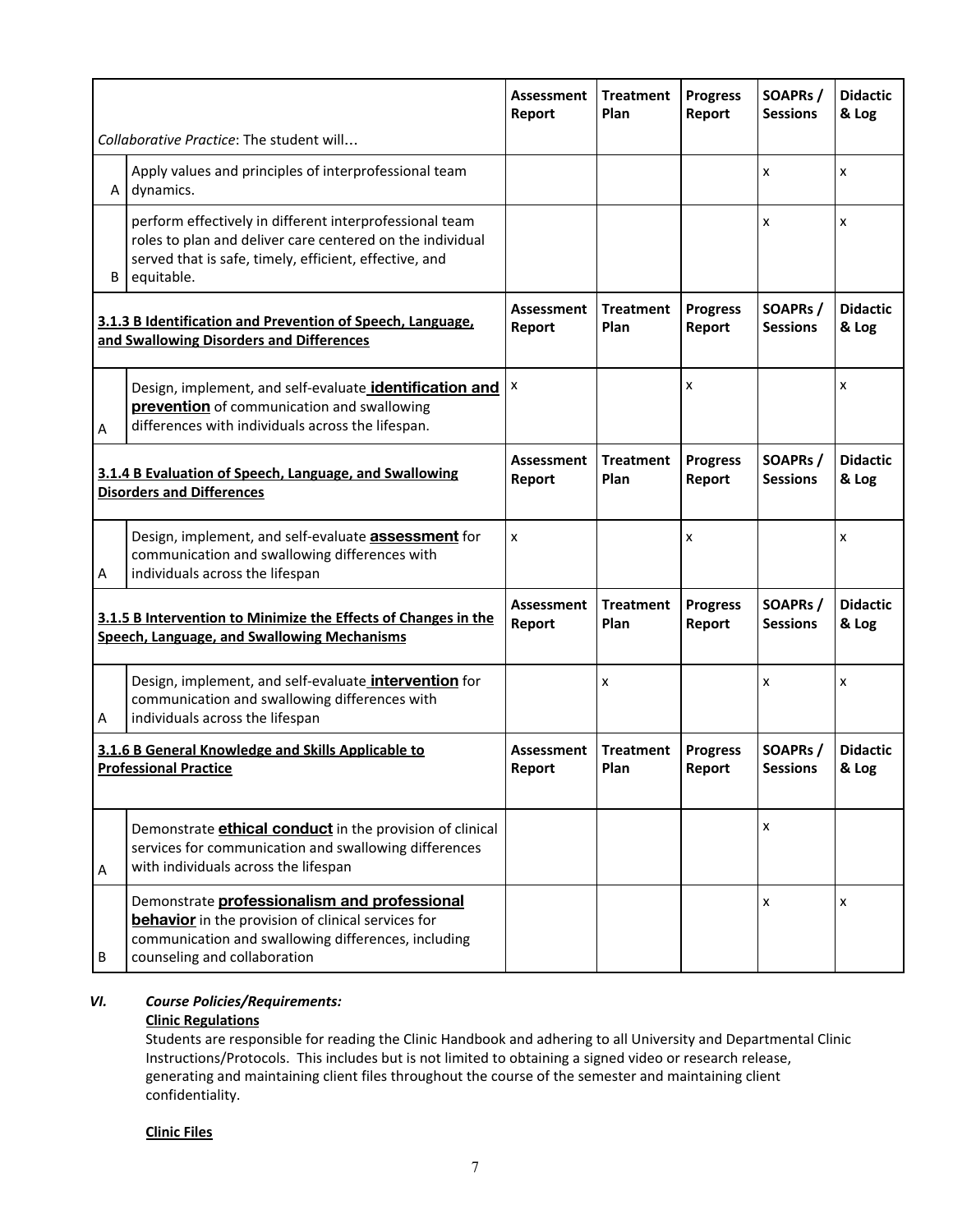The client's clinic folder is to be kept up to date at all times. It is the student's responsibility to ensure that all documentation relative to that semester's clinical activities be recorded and immediately filed in the client's clinic folder (located in the File Room). If the client does not have an active clinic folder, please request of the Clinic Secretary that one be made for the client as soon as possible. Graded reports (once signed by the instructor) are to be immediately filed in the client's clinic folder and stored in the File Room.

## **Clinical Materials**

Students are responsible for coming to each clinical appointment prepared to perform all required diagnostic and/or therapeutic procedures. Materials are available in the Equipment Room and it is recommended that you review the tools available prior treatment planning. In many cases the items located within the Equipment Room can be adequately modified to meet your client's individual needs. However, it may be necessary for students to design –or- individually create treatment or assessment materials throughout the semester. Remember though that elaborate and/or expensive toys or tools are not required –or- expected. Often times, simple solutions and tools will suffice and can be utilized again with other clients.

### **Appropriate Attire/Professional Conduct**

Students are expected to dress in professional attire and conduct themselves in a professional manner during all clinical appointments. Standards for appropriate attire and professional conduct will be discussed during initial didactic sessions.

### **Absences**

All scheduled absences must be approved by the instructor. You are responsible for notifying your client and making appropriate arrangements in the case of a serious illness. Make-up sessions must be completed within clinic hours and pre-arranged with the instructor to ensure that adequate supervision is available. *It is our* responsibility to our clients to make every effort to have excellent attendance and to not be unduly absent *from clinic sessions. As such, each clinician will be allowed only one non-University "excused" absence per semester. Absences in excess of one non-University excused absence per semester will negatively impact your course grade, 5% per additional absence.* In the event of a client absence, students will be expected to be present at the clinic to do one of the following: be available to assist with another clinician's therapy session if necessary, plan/prepare for the next session, observe other clients (please discuss options with the instructor). For a list of excused absences, refer to Section VIII – University Policies.

#### **Confidentiality**

Students are responsible for maintaining client confidentiality **at all times**. This includes ensuring that all clinic records and any material with personal information on it remain **within** the clinic setting. Students are further expected to maintain confidentiality in conversations outside of the clinical setting.

#### **Late Assignments/Paperwork**

Reports and supporting materials are due on the dates discussed in didactic (unless otherwise specified by the instructor). If clinicians require more time for an assessment report given the status of your clients, students are expected to obtain approval from the instructor if more time is needed. **Any report turned in after the** established due date, without approval from the instructor, will be graded down 10% of its original score (no **exceptions).**

#### **Coming to Clinic Unprepared**

It is the student's responsibility to come to clinic prepared for both didactic discussion and clinical sessions. If the student is not prepared for either of these forums, this will be reflected in mid-term and final evaluation scores. If reading is assigned for an office hour appointment or a didactic session, it is expected that students will come to the meeting having read the material with questions/comments in mind for discussion.

#### *VII. Justification:*

This course is required for a Master of Arts Degree in Communicative Disorders-Speech Language Pathology and the ASHA Certificate of Clinical Competence. This course requires demonstration and evaluation of ASHA CCC, *Standards IV-B and IV-G*.

#### *VIII.* **University Policies**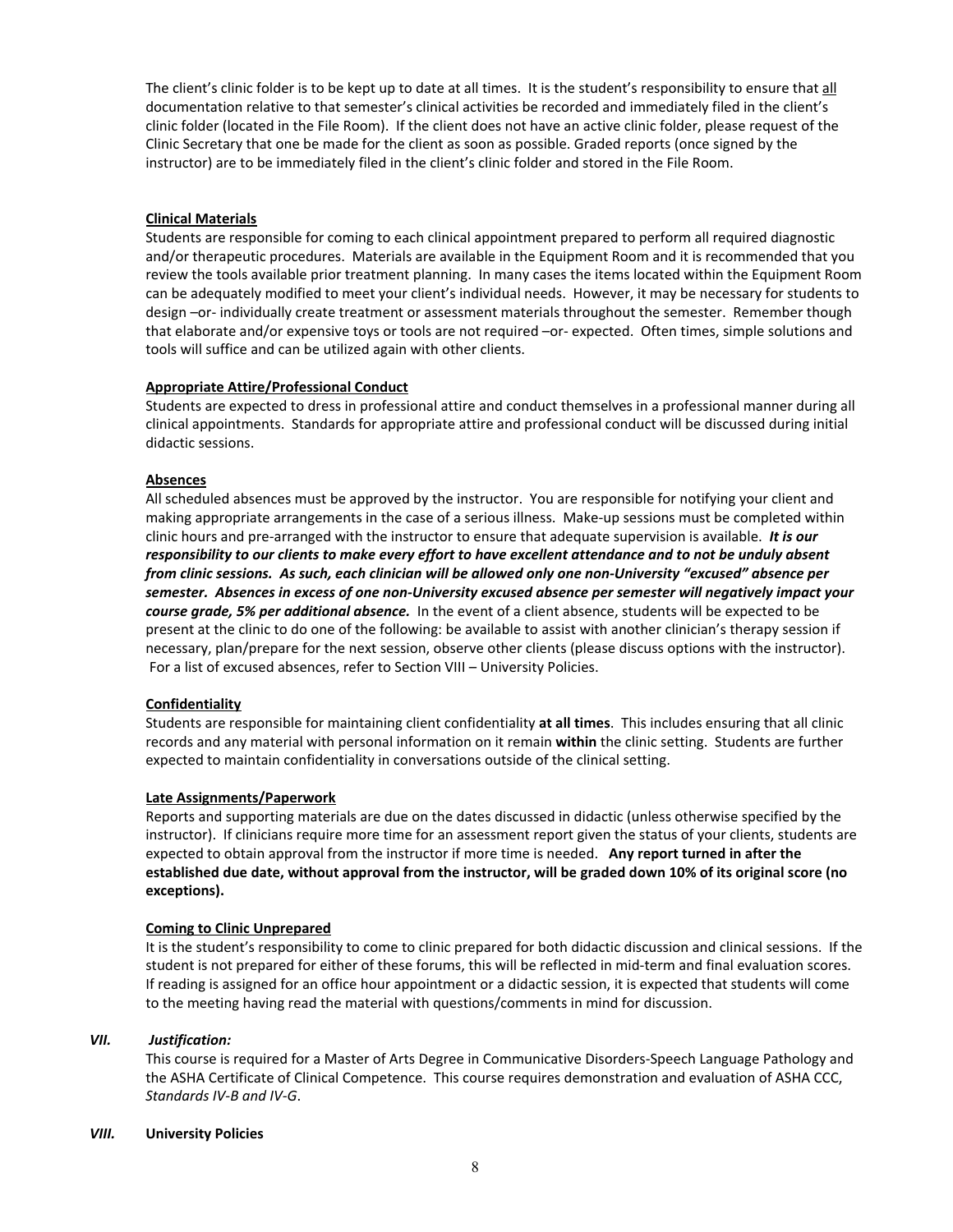### **Statement of Non-discrimination**

California State University, Long Beach is committed to maintaining an inclusive learning community that values diversity and fosters mutual respect. All students have the right to participate fully in university programs and activities free from discrimination, harassment, sexual violence, and retaliation. Students who believe they have been subjected to discrimination, harassment, sexual violence, or retaliation on the basis of a protected status such as age, disability, gender, gender identity/expression, sexual orientation, race, color, ethnicity, religion, national origin, veteran/veteran status or any

other status protected by law, should contact the Office of Equity & Diversity at (562) 985-8256, University Student Union (USU) Suite 301, <http://www.csulb.edu/depts/oed/>.

### **Statement of Accessibility**

All instructors shall be familiar with best practices in making their syllabus and course documents accessible to all students and upon request provide the format need for the student. Instructors can access best practices at the following link.

[http://www.csulb.edu/divisions/aa/academic\\_technology/itss/course\\_materials/accessibility/](http://www.csulb.edu/divisions/aa/academic_technology/itss/course_materials/accessibility/)

### *Accommodation*

It is the student's responsibility to notify the instructor in advance of the need for accommodation of a university verified disability (PS 11-07, Course Syllabi and Standard Course Outlines).

Students needing special consideration for class format and schedule due to religious observance or military obligations must notify the instructor in advance of those needs.

Students who require additional time or other accommodation for assignments must secure verification/assistance from the CSULB Bob Murphy Access Center (BMAC) office located at SSC, room 110. The telephone number is (562)985-5401. Accommodation is a process in which the student, BMAC, and instructor each play an important role. Students contact BMAC so that their eligibility and need for accommodation can be determined. BMAC identifies how much time is required for each exam. The student is responsible for discussing his/her need with the instructor and for making appropriate arrangements. Students who are eligible to receive accommodation should present an Accommodation Cover Letter and a BMAC Student/Teacher Testing Agreement Form to the instructor as early in the semester as possible, but no later than a week before the first test. (It takes one week to schedule taking an exam at the BMAC office.) The instructor welcomes the opportunity to implement the accommodations determined by BMAC. Please ask the instructor if you have any questions.

#### **Cheating and Plagiarism**

**[http://catalog.csulb.edu/content.php?catoid=3&navoid=147&hl=Cheating+and+Plagiarism+&returnto=search#cheating-and-pla](http://catalog.csulb.edu/content.php?catoid=3&navoid=147&hl=Cheating+and+Plagiarism+&returnto=search#cheating-and-plagiarism) [giarism](http://catalog.csulb.edu/content.php?catoid=3&navoid=147&hl=Cheating+and+Plagiarism+&returnto=search#cheating-and-plagiarism))**

#### *Definition of Plagiarism*

Plagiarism is defined as the act of using the ideas or work of another person or persons as if they were one's own, without giving credit to the source. Such an act is not plagiarism if it is ascertained that the ideas were arrived at through independent reasoning or logic or where the thought or idea is common knowledge. Acknowledge of an original author or source must be made through appropriate references, i.e., quotation marks, footnotes, or commentary. Examples of plagiarism include, but are not limited to, the following: the submission of a work, either in part or in whole, completed by another; failure to give credit for ideas, statements, facts or conclusions which rightfully belong to another; in written work, failure to use quotation marks when quoting directly from another, whether it be a paragraph, a sentence, or even a part thereof; or close and lengthy paraphrasing of another's writing or programming. A student who is in doubt about the extent of acceptable paraphrasing should consult the instructor. Students are cautioned that, in conducting their research, they should prepare their notes by (a) either quoting material exactly (using quotation marks) at the time they take notes from a source; or (b) departing completely from the language used in the source, putting the material into their own words. In this way, when the material is used in the paper or project, the student can avoid plagiarism resulting from verbatim use of notes. Both quoted and paraphrased materials must be given proper citations.

#### *Definition of Cheating*

Cheating is defined as the act of obtaining or attempting to obtain or aiding another to obtain academic credit for work by the use of any dishonest, deceptive or fraudulent means. Examples of cheating during an examination would include, but not be limited to the following: copying, either in part or in whole, from another test or examination; discussion of answers or ideas relating to the answers on an examination or test unless such discussion is specifically authorized by the instructor; giving or receiving copies of an exam without the permission of the instructor; using or displaying notes; "cheat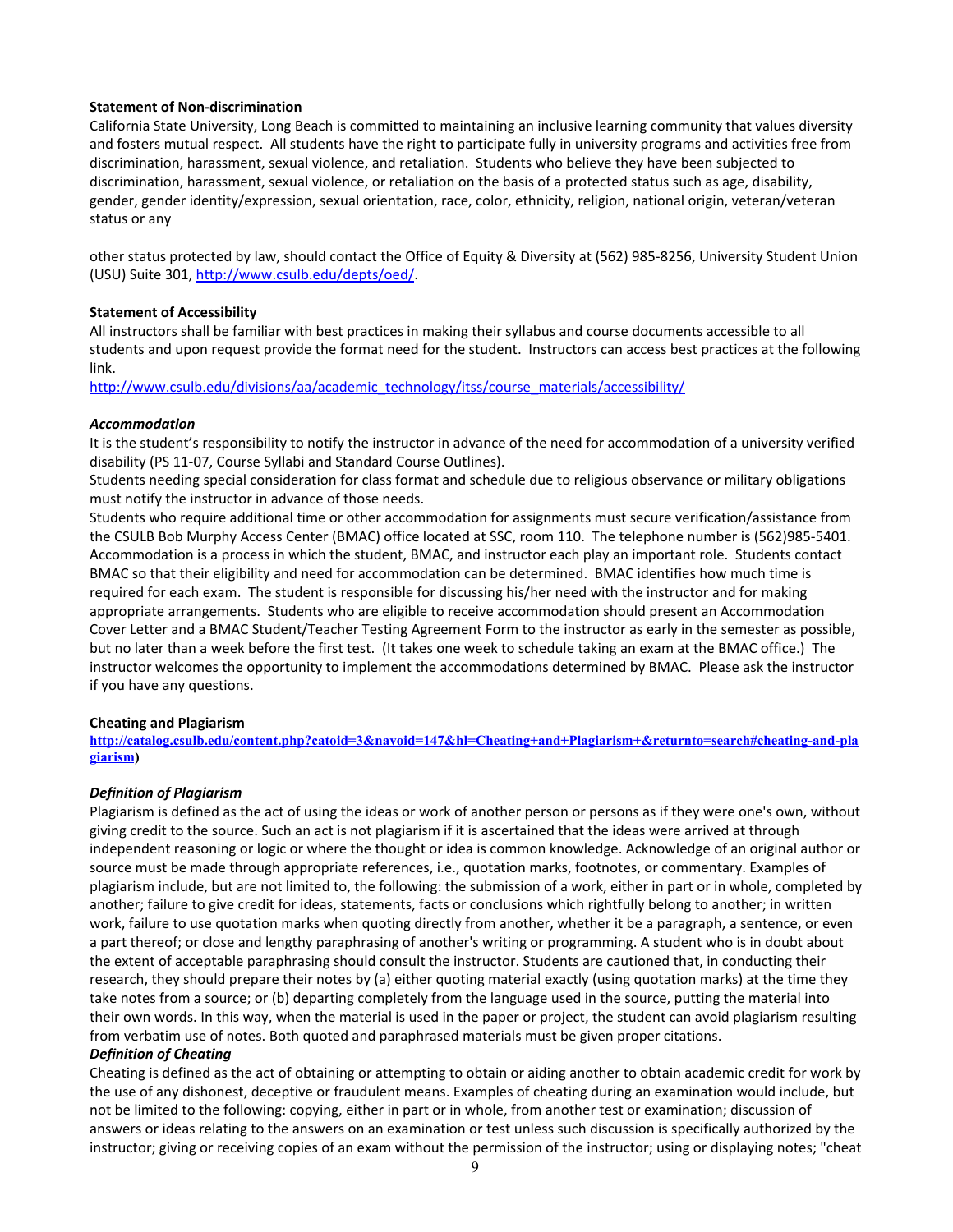sheets," or other information or devices inappropriate to the prescribed test conditions, as when the test of competence includes a test of unassisted recall of information, skill, or procedure; allowing someone other than the officially enrolled student to represent the same. Also included are plagiarism as defined and altering or interfering with the grading procedures. It is often appropriate for students to study together or to work in teams on projects. However, such students should be careful to avoid use of unauthorized assistance, and to avoid any implication of cheating, by such means as sitting apart from one another in examinations, presenting the work in a manner which clearly indicates the effort of each individual, or such other method as is appropriate to the particular course.

# *Academic Action*

"One or more of the following academic actions are available to the faculty member who finds a student has been cheating or plagiarizing. These options may be taken by the faculty member to the extent that the faculty member considers the cheating or plagiarism to manifest the student's lack of scholarship or to reflect on the student's lack of academic performance in the course. These actions may be taken without a request for or before the receipt of a Report from the Academic Integrity Committee.

A. Review – no action.

- B. An oral reprimand with emphasis on counseling toward prevention of further occurrences;
- C. A requirement that the work be repeated;
- D. Assignment of a score of zero (0) for the specific demonstration of competence, resulting in the proportional reduction of final course grade;
- E. Assignment of a failing final grade;
- F. Referral to the Office of Judicial Affairs for possible probation, suspension, or expulsion."

# **Attendance Policy:**

## <http://catalog.csulb.edu/content.php?catoid=3&navoid=147#class-attendance>

Students may have a valid reason to miss a class. When any of the following reasons directly conflict with class meeting times, students are responsible for informing faculty members, of the reason for the absence and for arranging to make up missed assignments, tests, quizzes, and class work insofar as this is possible. Excused absences include, but are not limited to:

- A. Illness or injury to the student, or medical condition, including those related to pregnancy
- B. Death, injury, or serious illness of an immediate family member. An immediate family member is defined as a close relative, or a person residing in the immediate household of the student
- C. Religious reasons (California Education Code section 89320)
- D. Jury duty, military service, or government obligation
- E. University sanctioned or approved activities (examples include but are not limited to: artistic performances, participation in scholarly conferences and presentations, intercollegiate athletic activities, student government, required class field trips, etc.)
- Faculty members are not obligated to consider other absences as excused.

The earliest possible notification is preferred for all excused absences. Advance notification minimally one week in advance is required and verification may be requested for the following absences: Jury duty, military service, or other government obligation; religious reasons; university-sanctioned or approved activities.

## **Withdrawal Policy**

## (<http://catalog.csulb.edu/content.php?catoid=3&navoid=147#cancellation-of-registration-or-withdrawal-from-csulb>)

Regulations governing the refund of student fees in the California State University system are prescribed by the CSU Board of Trustees; see California Code of Regulations, Title 5, Education, Section 41802.

## *Withdrawal during the first two weeks of instruction:*

Students may withdraw during this period and the course will not appear on their permanent records.

# Withdrawal after the second week of instruction and prior to the final three weeks of the regular semester (20% of a *non-standard session) of instruction:*

Withdrawals during this period are permissible only for serious and compelling reasons. The approval signatures of the instructor and department chair are required. The request and approvals shall state the reasons for the withdrawal. Students should be aware that the definition of "serious and compelling reasons" as applied by faculty and administrators may become narrower as the semester progresses. Copies of such approvals are kept on file by Enrollment Services. *Withdrawal during the final three weeks of instruction:*

Withdrawal during the final three weeks of instruction are not permitted except in cases such as accident or serious illness where the circumstances causing the withdrawal are clearly beyond the student's control and the assignment of an Incomplete is not practical. Ordinarily, withdrawal in this category will involve total withdrawal from the campus except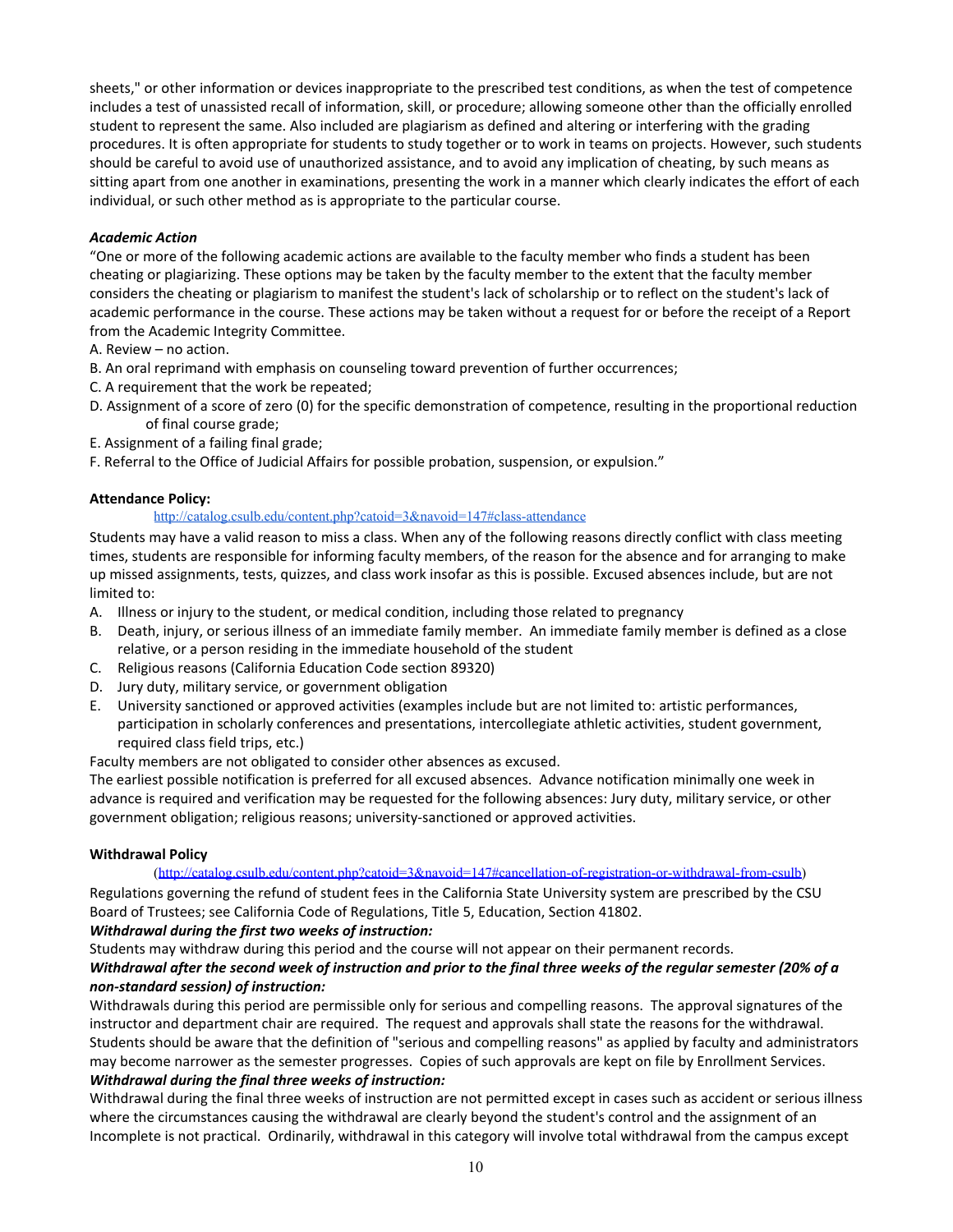that a Credit/No Credit grade or an Incomplete may be assigned for other courses in which sufficient work has been completed to permit an evaluation to be made. Request for permission to withdraw under these circumstances must be made in writing on forms available from Enrollment Services. The requests and approvals shall state the reasons for the withdrawal. These requests must be approved by the instructor of record, department chair (or designee), college dean (or designee), and the academic administrator appointed by the president to act in such matters. Copies of such approvals are kept on file by Enrollment Services.

# *Limits on Withdrawal:*

No undergraduate student may withdraw from more than a total of 18 units. This restriction extends throughout the entire undergraduate enrollment of a student at CSULB for a single graduation, including special sessions, enrollment by extension, and re-enrolling after separation from the University for any reason. The following exceptions apply:

- Withdrawals prior to the end of the second week of a semester (13%) of instruction at CSULB,
- Withdrawals in terms prior to fall 2009 at CSULB,
- Withdrawals at institutions other than CSULB, and
- Withdrawals at CSULB for exceptional circumstances such as serious illness or accident (the permanent academic record will show these as a WE to indicate the basis for withdrawal).

## *Medical Withdrawal:*

CSULB may allow a student to withdraw without academic penalty from classes if the following criteria are met:

- A completed Medical Withdrawal Form, including any required documentation, is submitted to Enrollment Services before the end of the semester, and
- The student presents evidence to demonstrate that a severe medical or debilitating psychological condition prevented the student from attending and/or doing the required work of the courses to the extent that it was impossible to complete the courses.

# **Campus Behavior**

## *Civility Statement*

California State University, Long Beach, takes pride in its tradition of maintaining a civil and non-violent learning, working, and social environment. Civility and mutual respect toward all members of the University community are intrinsic to the establishment of excellence in teaching and learning. They also contribute to the maintenance of a safe and productive workplace and overall healthy campus climate. The University espouses and practices zero tolerance for violence against any member of the University community (i.e., students, faculty, staff, administrators, and visitors). Violence and threats of violence not only disrupt the campus environment, they also negatively impact the University's ability to foster open dialogue and a free exchange of ideas among all campus constituencies (CSULB Catalog, AY 2015-2016, p. 855). To fulfill this policy, the University strives: 1) to prevent violence from occurring; and 2) to enforce local, state, and federal laws, as well as University regulations, regarding such conduct. The University also has established procedures for resolving and/or adjudicating circumstances involving violence, as well as threats of violence. A threat of violence is an expression of intention that implies impending physical injury, abuse, or damage to an individual or his/her belongings. All allegations of such incidents (i.e., acts and threats) will be aggressively investigated. Allegations that are sustained may result in disciplinary action up to and including dismissal from employment, expulsion from the University, and/or civil and criminal prosecution.

Members of the campus community are encouraged to promptly report any acts of violence, threats of violence, or other behavior which by intent, act, or outcome harm themselves or others.

## **Preferred Gender Pronoun**

This course affirms people of all gender expressions and gender identities. If you prefer to be called a different name than what is on the class roster, please let me know. Feel free to correct me on your preferred gender pronoun. You may also change your name for BeachBoard and MyCSULB without a legal name change. To submit a request, go to

#### MyCSULB/Personal Information/Names. If you have any questions or concerns, please do not hesitate to contact me. **Accommodations for Religious Holidays & Military Service**

Students needing special consideration for class schedules due to religious observance or military obligations must notify the instructor at least one week in advance; for those established religious observances, the instructor should be notified during the first week of instruction.

## *Classroom Expectations*

All students of the California State University system must adhere to the Student Conduct Code as stated in Section 41301 of the Title 5 of the California Code of Regulations as well as all campus rules, regulations, codes and policies. Students as emerging professionals are expected to maintain courtesy, respect for difference, and respect for the rights of others.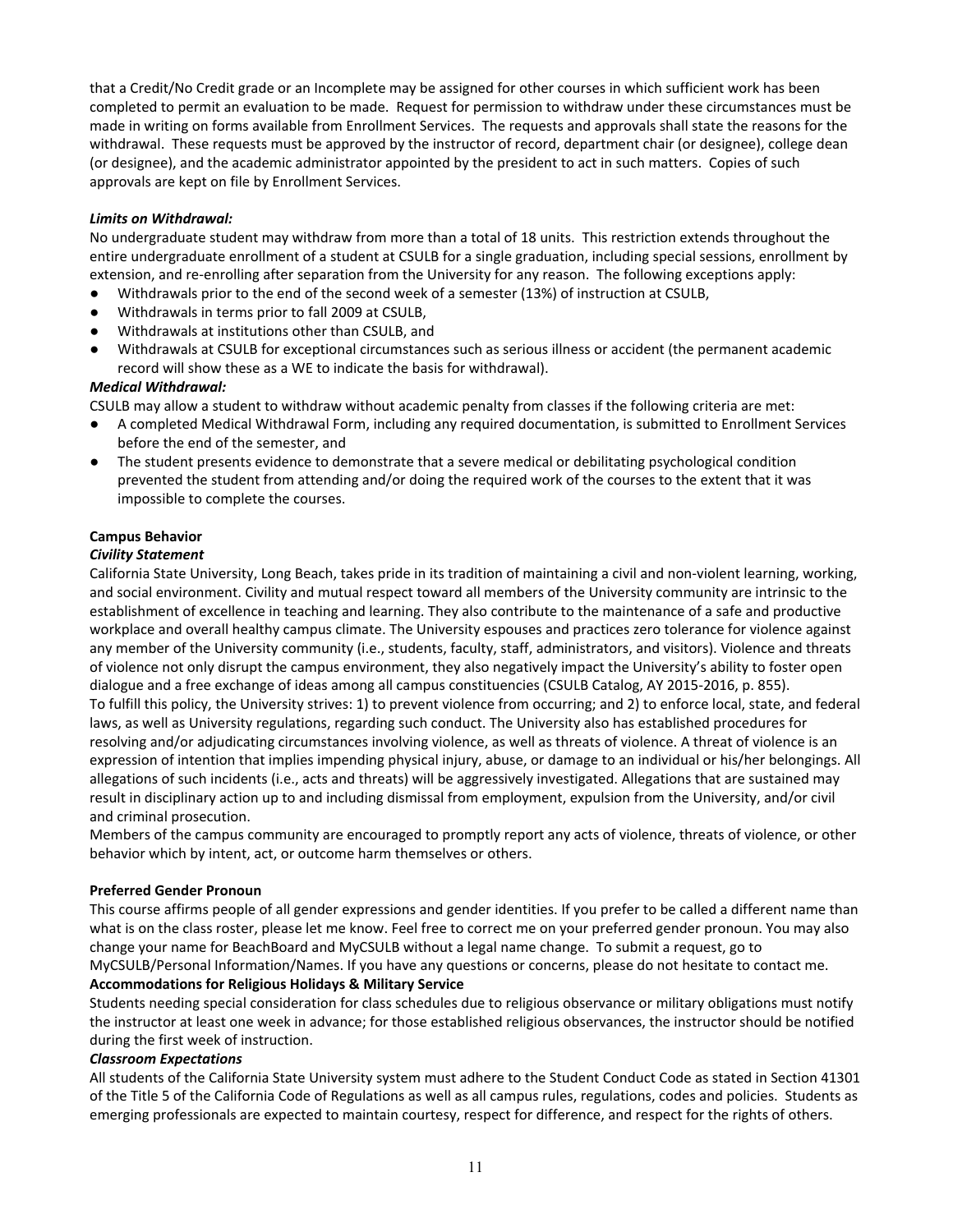# *Unprofessional and Disruptive Behavior*

It is important to foster a climate of civility in the classroom where all are treated with dignity and respect. Therefore, students engaging in disruptive or disrespectful behavior in class will be counseled about this behavior. If the disruptive or disrespectful behavior continues, additional disciplinary actions may be taken.

## **IX. Course Schedule**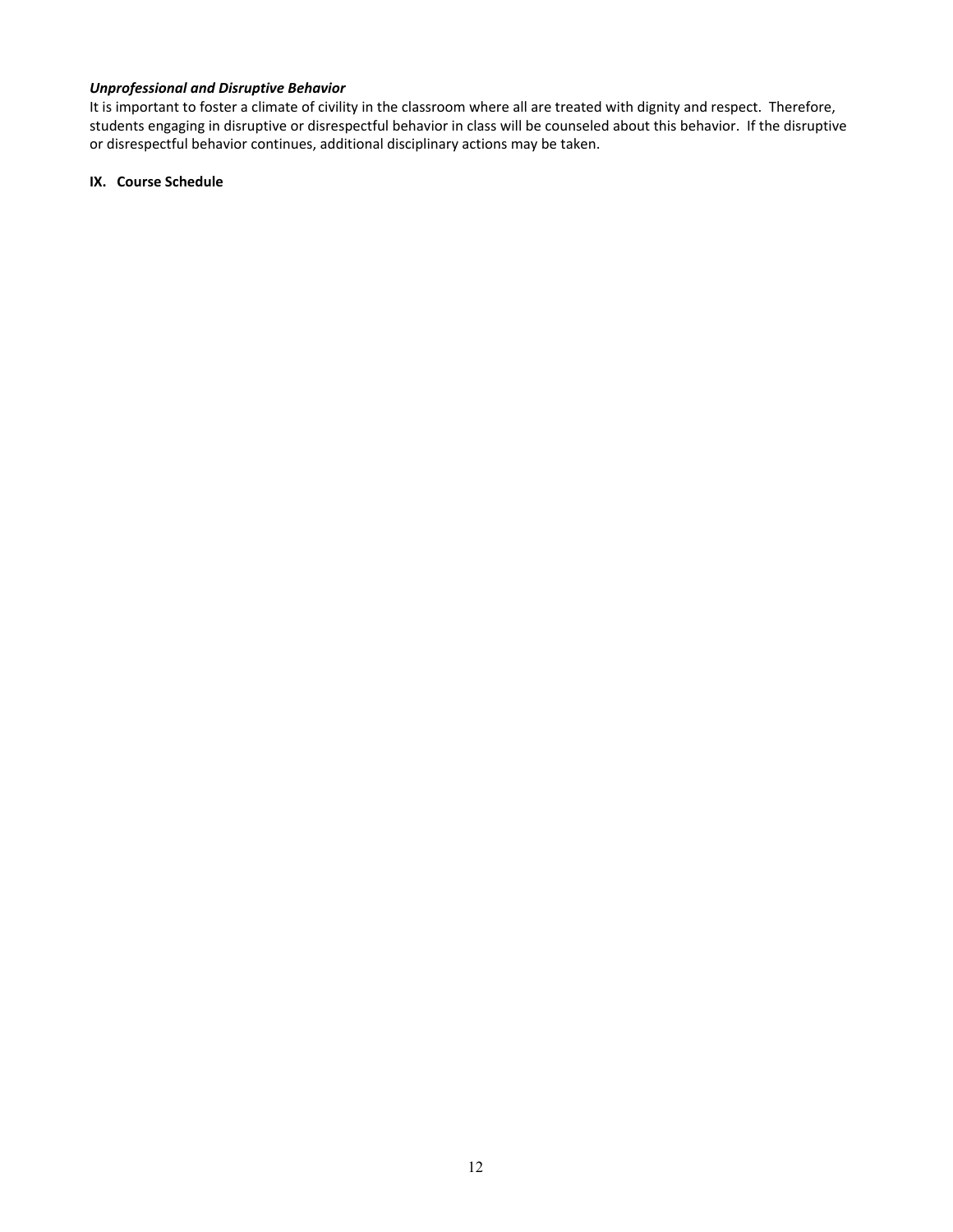| Week           | Mondays  |                                                                                                 |          | Wednesdays                                                                  | Assignment                                                                                                | Due Date                                                   |
|----------------|----------|-------------------------------------------------------------------------------------------------|----------|-----------------------------------------------------------------------------|-----------------------------------------------------------------------------------------------------------|------------------------------------------------------------|
| $\mathbf 0$    | 8/24/20  | Syllabus<br>Review policies & procedures<br>Assessment and<br>Client assignments - review files | 8/26/20  | Client review<br>Assessment Plan<br>Assessment Report<br>Expectations       | Assessment plans                                                                                          | 8/30 12:00pm                                               |
| $\mathbf{1}$   | 8/31/20  | ASSESSMENT - In person/zoom<br>First day with clients<br>Office Hour:: All students             | 9/2/20   | ASSESSMENT - In person/zoom<br>Office Hour:: All students                   | SOAPr from Wednesday                                                                                      | 9/4 12:00pm                                                |
| $\overline{2}$ | 9/7/20   | <b>Labor Day - No Clients</b>                                                                   | 9/9/20   | ASSESSMENT - In person/zoom<br>Office Hour: All students<br>Q&A: Assessment | <b>SOAPr from Monday</b><br>SOAPr from Wednesday                                                          | 9/8 12:00pm<br>9/11 12:00pm                                |
| 3              | 9/14/20  | Office Hour: open<br><b>ASSESSMENT - CONTINUED IF</b><br><b>NEEDED</b>                          | 9/16/20  |                                                                             | <b>SOAPr from Monday</b><br>SOAPr from Wednesday<br>Client 1: Assessment Report<br>Client 1: Therapy Plan | 9/15 12:00pm<br>9/18 12:00pm<br>9/18 8:00pm<br>9/19 8:00pm |
| 4              | 9/21/20  | Office Hour: open                                                                               | 9/23/20  |                                                                             | <b>SOAPr from Monday</b><br>SOAPr from Wednesday<br>Client 2: Assessment Report<br>Client 2: Therapy Plan | 9/22 12:00pm<br>9/25 12:00pm<br>9/25 8:00pm<br>9/26 8:00pm |
| 5              | 9/28/20  | Office Hour: Open                                                                               | 9/30/20  |                                                                             | SOAPr from Monday<br>SOAPr from Wednesday                                                                 | 10/29 12:00pm<br>10/2 12:00pm                              |
| 6              | 10/5/20  | Office Hour: All<br>Article presentation                                                        | 10/7/20  |                                                                             | <b>Article Presentation (3</b><br>students)<br>SOAPr from Monday<br>SOAPr from Wednesday                  | 10/7 4:00pm<br>10/8 12:00 pm<br>10/11 12:00pm              |
| 7              | 10/12/20 | <b>Midterm Evaluations - No</b><br><b>Clients</b>                                               | 10/14/20 |                                                                             | SOAPr from Wednesday<br>*Be ready to discuss each<br>client's priority level on the<br>client status form | 10/16 12:00pm                                              |
| 8              | 10/19/20 | Office Hour: All<br>Article presentation                                                        | 10/21/20 |                                                                             | <b>Article Presentation (3</b><br>students)<br>SOAPr from Monday<br>SOAPr from Wednesday                  | 10/19 4:00pm<br>10/20 12:00pm<br>10/23 12:00pm             |
| 9              | 10/26/20 | Office Hour: Open                                                                               | 10/28/20 |                                                                             | SOAPr from Monday<br>SOAPr from Wednesday                                                                 | 10/27 12:00pm<br>10/30 12:00pm                             |
|                | 11/2/20  | Office Hour: Open                                                                               | 11/4/20  |                                                                             | SOAPr from Monday<br>SOAPr from Wednesday                                                                 | 11/3 12:00pm<br>11/6 12:00pm                               |
| 10             | 11/9/20  | Office Hour: Open                                                                               | 11/11/20 | <b>Veterans Day - No Clients</b>                                            | SOAPr from Monday                                                                                         | 11/10 12:00pm                                              |
| 11             | 11/16/20 | Office Hour: All<br><b>Progress Report Requirements</b>                                         | 11/18/20 |                                                                             | SOAPr from Monday<br>SOAPr from Wednesday                                                                 | 11/17 12:00pm<br>11/20 12:00pm                             |